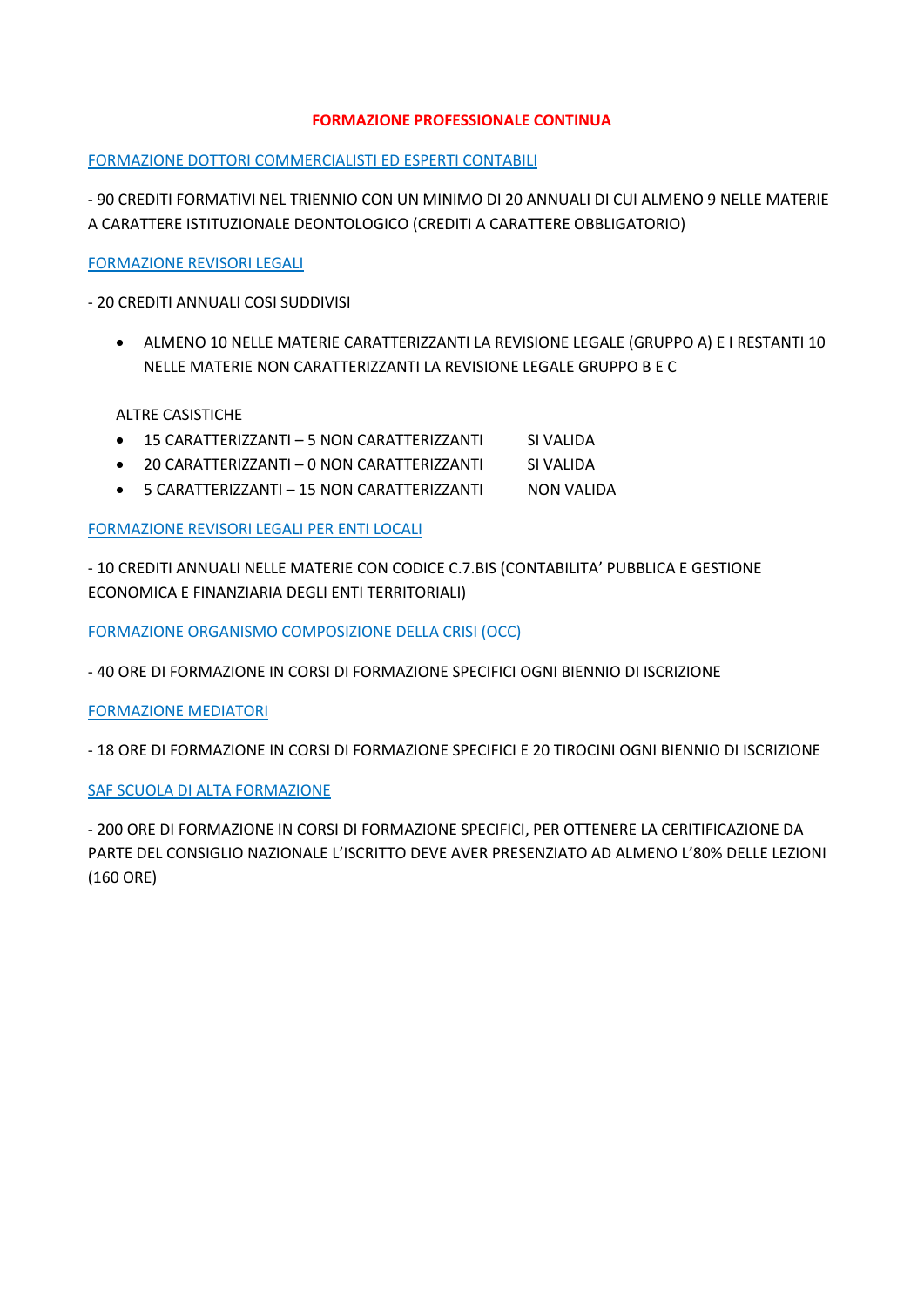# LETTURA DELLA TABELLA PRESENTE SUL SITO (DETTAGLIO FORMATIVO DEGLI ISCRITTI)

I = ISTITUTZIONALI (CREDITI A CARATTERE OBBLIGATORIO ALMENO 9 NEL TRIENNIO) EL = ENTI LOCALI (SOLO PER I REVISORI ENTI LOCALI DA CONSEGUIRE 10 OGNI ANNO) A = CARATTERIZZANTI LA REVISIONE LEGALE GRUPPO A (ALMENO 10 OGNI ANNO) BC = NON CARATTERIZZANTI LA REVISIONE DEVONO INTEGRARE I CREDITI DEL GRUPPO A PER OTTENERE UN TOTALE DI ALMENO 20 CREDITI OGNI ANNO)

CASO 1



L'ISCRITTO HA CONSEGUITO UN TOTALE DI 30 CREDITI FORMATIVI VALIDI SOLAMENTE PER LA FORMAZIONE DELL'ORDINE, NON HA SEGUITO NESSUN CONVEGNO A CARATTERE ISTITUZIONALE, ENTI LOCALI, REVISIONE LEGALE GRUPPO A O GRUPPO BC

CASO 2

| <b>CFP 30</b> |    |   |           |  |  |
|---------------|----|---|-----------|--|--|
|               | EL | A | <b>BC</b> |  |  |
| з             | ⋂  |   |           |  |  |

L'ISCRITTO HA CONSEGUITO UN TOTALE DI 30 CREDITI FORMATIVI VALIDI SOLAMENTE PER LA FORMAZIONE DELL'ORDINE, DI QUESTI 30 CREDITI 3 SONO A CARATTERE ISTITUZIONALE, ENTI LOCALI, REVISIONE LEGALE GRUPPO A O GRUPPO BC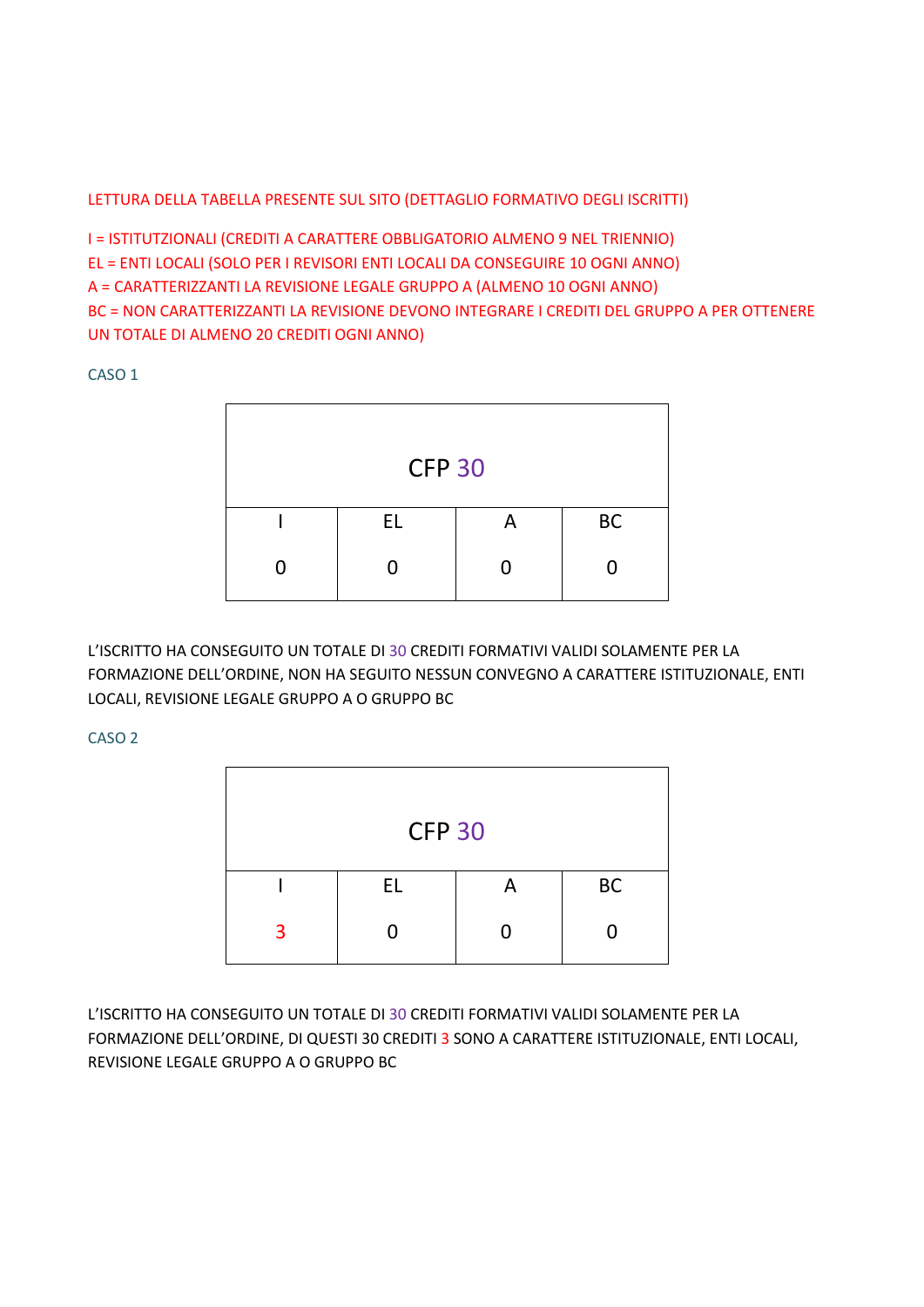| <b>CFP 30</b> |     |   |           |  |  |
|---------------|-----|---|-----------|--|--|
|               |     |   |           |  |  |
|               | EL. | А | <b>BC</b> |  |  |
| 3             | 10  | O | 10        |  |  |

L'ISCRITTO HA CONSEGUITO UN TOTALE DI 30 CREDITI FORMATIVI VALIDI PER LA FORMAZIONE DELL'ORDINE, DI QUESTI 30 CREDITI 3 SONO A CARATTERE ISTITUZIONALE, 10 ENTI LOCALI, 10 NON CARATTERIZZANTI LA REVISIONE LEGALE GRUPPO BC.

ATTENZIONE, GENERALMENTE I CONVEGNI ENTI LOCALI RIENTRANO ANCHE NEI NON CARATTERIZZANTI LA REVISIONE LEGALE GRUPPO B, C

CASO 4

| <b>CFP 30</b> |           |    |           |  |  |  |
|---------------|-----------|----|-----------|--|--|--|
|               | <b>EL</b> | A  | <b>BC</b> |  |  |  |
| 3             | 10        | 15 | 10        |  |  |  |

L'ISCRITTO HA CONSEGUITO UN TOTALE DI 30 CREDITI FORMATIVI VALIDI PER LA FORMAZIONE DELL'ORDINE, DI QUESTI 30 CREDITI 3 SONO A CARATTERE ISTITUZIONALE, 10 ENTI LOCALI, 15 CARATTERIZZANTI LA REVISIONE LEGALE GRUPPO A, 10 NON CARATTERIZZANTI LA REVISIONE LEGALE GRUPPO BC.

LA SOMMA TRA CFP ED I, EL, A, BC DIFFICILMENTE COINCIDERA' POICHE' PARECCHI EVENTI VALIDI PER LA FORMAZIONE DELL'ORDINE PERMETTONO ALL'ISCRITTO DI CONSEGUIRE CREDITI ANCHE SOTTOCATEGORIE